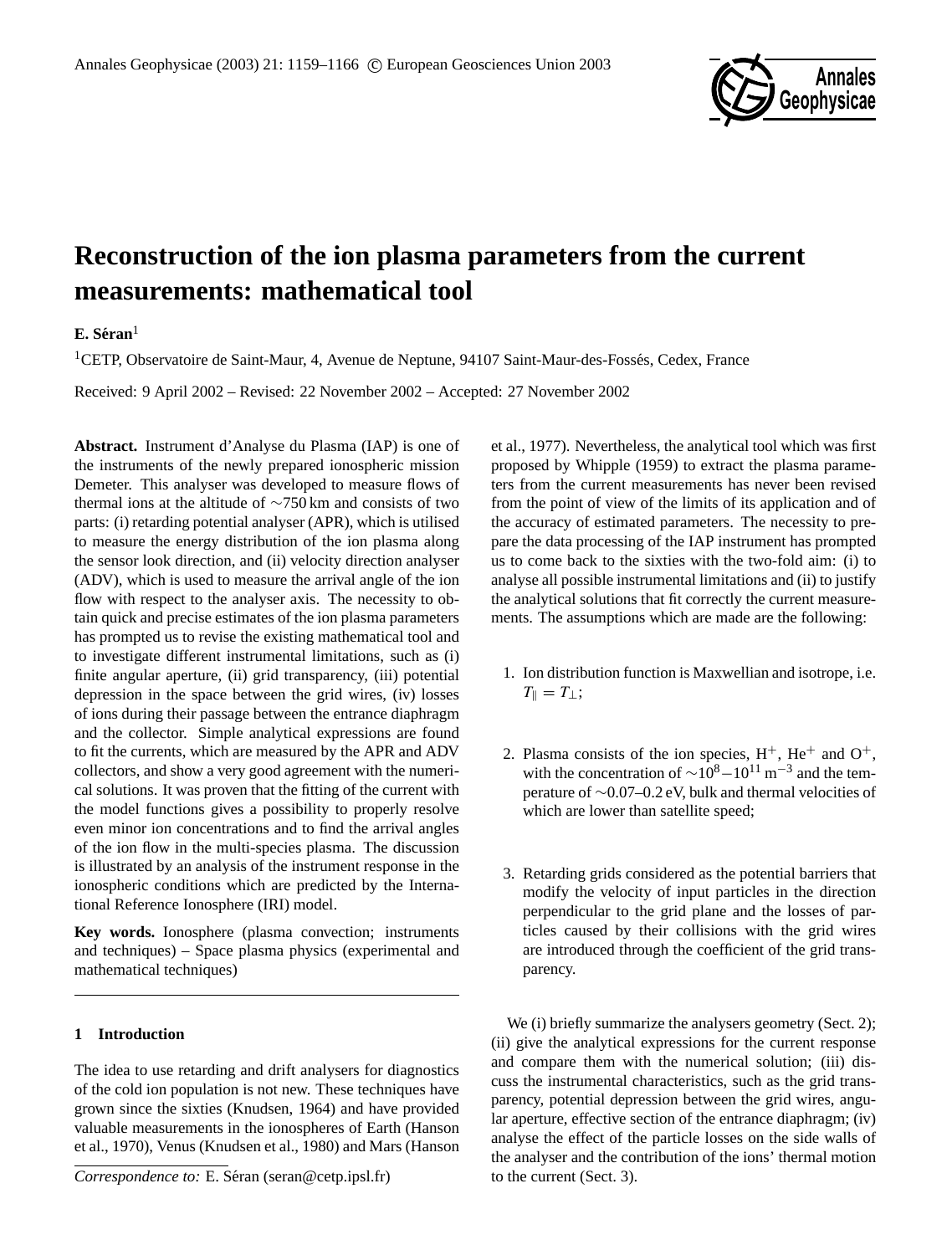

**Fig. 1.** Sketches of the APR and ADV analysers. Collectors are shown by dotted lines, grids by slashed lines and the grounded structures by shaded surfaces. Axis  $z$  is aligned with satellite speed.

# **2 Analysers geometry**

# 2.1 APR

The APR analyser consists of (Fig. 1a) (i) collector of the radius 37 mm, (ii) entrance diaphragm of the radius  $r_d = 20$  mm at the height  $h = 15$  mm from the collector and (iii) six grids, which are placed parallel to the collector, i.e. perpendicular to the analyser axis z. The top grids,  $g_1$  and  $g_2$ , and the grid  $g<sub>6</sub>$ , are maintained at the potential of the satellite structure with the purpose to exclude any perturbations of the ambient plasma caused by the potential variations at the neighbouring grids,  $g_3$ ,  $g_4$  and  $g_5$ . The next two grids,  $g_3$  and  $g_4$ , are retarding grids, i.e. positive potential,  $\varphi_{\varrho}$ , which is applied to them does not allow the ions that flow in the  $+z$  direction with the energies lower than  $\sim e\varphi_{\varrho}$  to reach the collector. Retarding potential may vary from  $-2$  to  $+22$  V, i.e. may suppress the ionospheric ions from  $H^+$  to Fe<sup>+</sup>. Each grid represents a net of wires that are placed in perpendicular directions, two neighbouring parallel wires are separated by the distance  $a \approx 0.5$  mm and a cross section of each wire is a square with the side  $\delta \approx 0.03$  mm. The potential depression in the space between the grid wires is the function of the grid separation distance,  $d$ , the grid spacing,  $a$ , and the wire thickness,  $\delta$ . In the conditions  $\pi \delta/a \ll 1 < d/a$  the average potential depression may be written in the following form (see, for example, Hanson et al., 1972)

$$
\varphi_g^* \approx \varphi_g \left( 1 - \frac{\kappa a}{2\pi d^*} \ln \left[ \frac{a}{\pi \delta} \right] \right). \tag{1}
$$

Here,  $\kappa$  is the leakage parameter of the square grid with respect to the linear grid and the effective grid separation distance,  $d^*$  equals  $d/2$  in the configuration with one retarding grid and  $\sim d$  in the double-grid configuration. For the APR design with  $\kappa \approx 1.72$ ,  $d = 3$  mm, the average potential depression is estimated to be  $\varphi_g^* \approx 0.85 \varphi_g$  and  $\varphi_g^* \approx 0.92 \varphi_g$  for one-grid and double-grid configurations, respectively.

Negative potential,  $-12$  V, which is applied to the grid g<sub>5</sub> has a three-fold aim: (i) it cuts the photoelectron current on the collector, (ii) prevents the access of thermal electrons to the collector and (iii) reduces emission of secondary electrons from the collector. Overall, the system of the grids does not change the initial energy of the particle which arrives on the collector.

# 2.2 ADV

The ADV analyser consists of (Fig. 1b) (i) collector of the radius 35.5 mm, (ii) entrance diaphragm with the side of 30 mm at the height 20 mm from the collector and (iii) seven grids, which are mounted parallel to the collector. In order to exclude any perturbations of the ambient plasma caused by the potential variations at the grids,  $g_2$  and  $g_7$ , the external grid,  $g_1$ , and the internal grids,  $g_3$ ,  $g_4$ ,  $g_5$  and  $g_6$ , are grounded. Positive potential, +2 V, which may be optionally applied to the grid  $g_2$  will suppress the ions with z-aligned velocity lower than  $\sim$ 2⋅10<sup>4</sup> [ $m_i/m_{H+}$ ]<sup>-0.5</sup>m s<sup>-1</sup>; here,  $m_i$  and  $m_{H+}$ are the masses of the ion species and of hydrogen, respectively. Therefore, all hydrogen and almost all helium will be suppressed by the grid potential, if we assume that (i) bulk velocity of plasma in the satellite frame is determined mainly by the satellite speed, which is aligned with the  $z$ -axis and is estimated to be  $\sim$ 7.25⋅10<sup>3</sup> m s<sup>-1</sup>, and that (ii) the thermal speed of the ions at the altitudes of ∼750 km is expected not to exceed the value  $\sim 6.10^3$  [ $m_i/m_{H+}$ ]<sup>-0.5</sup> m s<sup>-1</sup>. The negative potential,  $-12$  V, at the grid  $g_7$ , nearby with the collector, prevents the collection of the electron and photoelectron currents.

# **3 Analysers response on the ion flows**

# 3.1 Rough estimate of the current (order of magnitude)

Ion flows that reach the analyser's collector produce the current which can be roughly estimated as

$$
J = eS \sum_{i} F_{i}.
$$
 (2)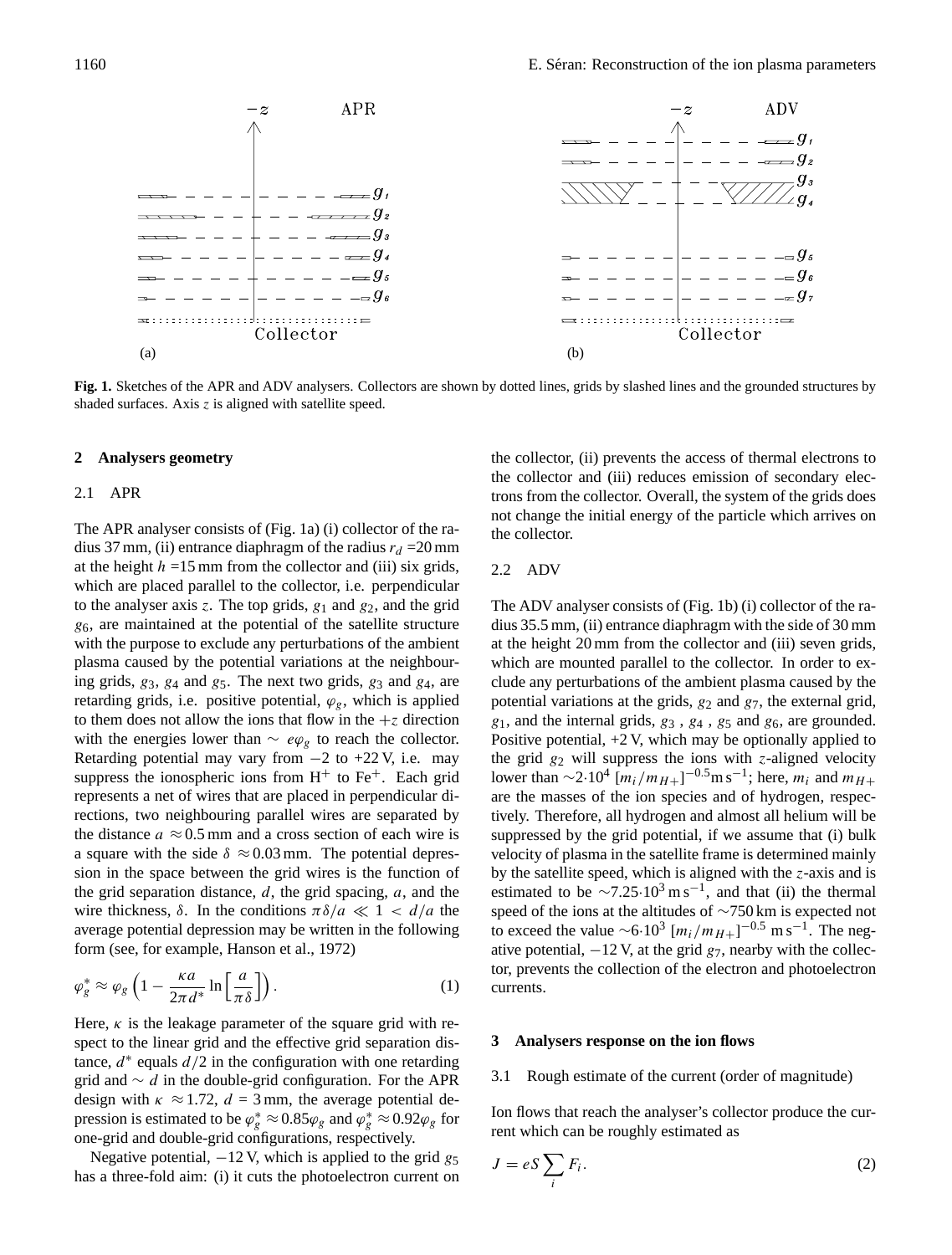Here, *e* is the elementary charge ( $e \approx 1.6 \cdot 10^{-19}C$ ), S is the analyser entrance area  $(1.26 \cdot 10^{-3} \text{ m}^2 \text{ for APR and})$  $0.9 \cdot 10^{-3}$  m<sup>2</sup> for ADV),  $F_i$  is the flux of the ion species *i*. Let us assume that plasma is cold, immobile and consists of only one ion species with the density  $n_i$ . Then the ion flux on the collector is determined by the satellite speed  $v_{sc}$ , and may be simply written as  $F_i \approx n_i v_{sc}$ . The characteristic density of the main ion population, either oxygen (on the dayside) or hydrogen (on the nightside), at the satellite altitude (i.e.  $\sim$ 750 km) is predicted to be about  $n_i \approx 10^{11} \text{ m}^{-3}$ . Therefore, the currents which are expected to be collected are ∼500 nA for APR and ∼460 nA for ADV. Nevertheless, precise calculations of the ion fluxes and the collected currents are complicated by the following effects:

- **–** non-zero temperature of ion population;
- **–** non-zero bulk velocity of ion species in the Earth's frame;
- **–** finite angular aperture of the analyser;
- **–** retarding effect of the grids;
- **–** losses of ions on the grids and on the side parts of the analyser;
- **–** finite value of satellite potential, etc.

All of these issues will be addressed in the following sections.

# 3.2 Transparency of the grids

Before an ion arrives at the collector, it passes a number of grids that are mounted between the analyser entrance and the collector. Hereafter, we assume that an ion which collides with the grid wire is then absorbed and, therefore, does not arrive at the collector. The number of ions that pass the grid is proportional to the ratio of the space surface between the wires and the full section of the entrance diaphragm. If the ion population is cold and the main component of its velocity points along the analyser axis, i.e. perpendicular to the grids, then the grid transparency is estimated to be  $(a - \delta)^2/a^2 \approx 0.884$ . If the analyser now consists of *n* grids, then input flux will be reduced by the factor  $0.884<sup>n</sup>$  when it reaches the collector. This factor is estimated to be equal to ∼0.48 and ∼0.42 for APR and ADV analysers, respectively. In the case when the velocity transversal to the analyser axis represents ∼10% of the parallel velocity, the transparencies reduce down to ∼0.44 and ∼0.39 for APR and ADV, respectively.

#### 3.3 Ion distribution function

The ion distribution function is assumed to be Maxwellian and isotropic and, therefore, in the plasma frame it can be presented in the form

$$
f_i = f_{oi} \exp(-\beta_i^2 \mathbf{v}_i^2). \tag{3}
$$

Here,  $\beta_i = \sqrt{\ }$  $m_i/2kT$ ,  $m_i$  and  $T_i$  are the ion mass and temperature, k is the Boltzmann constant  $(k = 1.38 \cdot 10^{-23} \text{J K}^{-1})$ and  $\mathbf{v}_i$  is the bulk velocity. The quantity  $f_{oi}$  can be expressed in terms of the ion density,  $n_i$ , using the fact that the density is the first moment of the distribution function. Therefore, in a spherical system of coordinates  $(v, \theta, \varphi)$  it reads

$$
n_i = \int_0^{2\pi} d\varphi \int_0^{\pi} \sin \theta d\theta \int_0^{\infty} f v^2 dv = \frac{\pi^{3/2}}{\beta^3} f_{oi} \text{ and}
$$

$$
f_{oi} = \frac{\beta^3}{\pi^{3/2}} n_i = \left[ \frac{m_i}{2\pi k T_i} \right]^{3/2} n_i.
$$
(4)

To simplify the analytical calculations we assume here that the main component of the ion velocity is parallel to the analyser axis and is determined mainly by the satellite speed. Then the distribution function in the satellite frame reads

$$
f_i = f_{oi} \exp(-\beta_i^2 (\mathbf{v} - \mathbf{v}_{\parallel})^2), \tag{5}
$$

with  $\mathbf{v} = \{v \cos \theta, v \sin \theta \cos \varphi, v \sin \theta \sin \varphi\}$  and  $\mathbf{v} =$  $\{v_{\parallel}, 0, 0\}$ , and can be re-written in the form

$$
f_i = f_{oi} \exp(-\beta_i^2 v_{\parallel}^2) \exp(-\beta_i^2 v^2 + 2\beta_i^2 \cos \theta v_{\parallel} v). \tag{6}
$$

- 3.4 Ion flux on the APR collector
- 3.4.1 1-D analytical solution

Let us assume first that the bulk velocity of ions in the satellite frame is much larger than its thermal velocity. In this case the ion flux on the collector may be regarded as collimated along the analyser axis and, therefore, estimated by evaluating the one-dimensional (1-D) integral of the distribution function  $(6)$  along the *v*-axis,

$$
F_i = f_{oi} e^{-\beta_i^2 v_{\parallel}^2} \int_{v_g}^{\infty} e^{-\beta_i^2 v^2 + 2\beta_i^2 v_{\parallel} v}
$$
  

$$
v dv = \frac{n_i v_{\parallel}}{2} \left\{ 1 + \Phi \left( \beta_i (v_{\parallel} - v_g) \right) + \frac{e^{-\beta_i^2 (v_{\parallel} - v_g)^2}}{\sqrt{\pi} \beta_i v_{\parallel}} \right\}.
$$
 (7)

Here,  $\Phi$  is the error function and  $v_g$  is the velocity that corresponds to the effective retarding potential  $\varphi_g^*$ , i.e.  $v_g$  =  $\sqrt{2ke\varphi_g^*/m_i}$ , and the density in the 1-D case is expressed as  $\gamma$  is the set of the retarding potential is given in  $n_i = f_{oi} \sqrt{\pi}/\beta_i$ . Note that the retarding potential is given in the reference of the satellite ground,  $\varphi_{sc}$ , and consequently the potential which is seen by the ions is  $(\varphi_g^* + \varphi_{sc})$ . At the ionospheric altitudes of ∼750 km the dominant population is the thermal electrons and, therefore, the potential of the satellite structure is expected to be slightly negative, i.e. to be varied between  $-0.2$  and  $-1$  V. This produces a preacceleration of ions that enter into the analyser.

In a cold plasma ( $\beta \rightarrow \infty$ ) the contribution of each ion species in the total flux is a constant and equals  $n_i v_{\parallel}$ . Therefore, the current-voltage response of the APR collector on each ion species represents a step-function:  $J_i(\varphi_{\varrho}) =$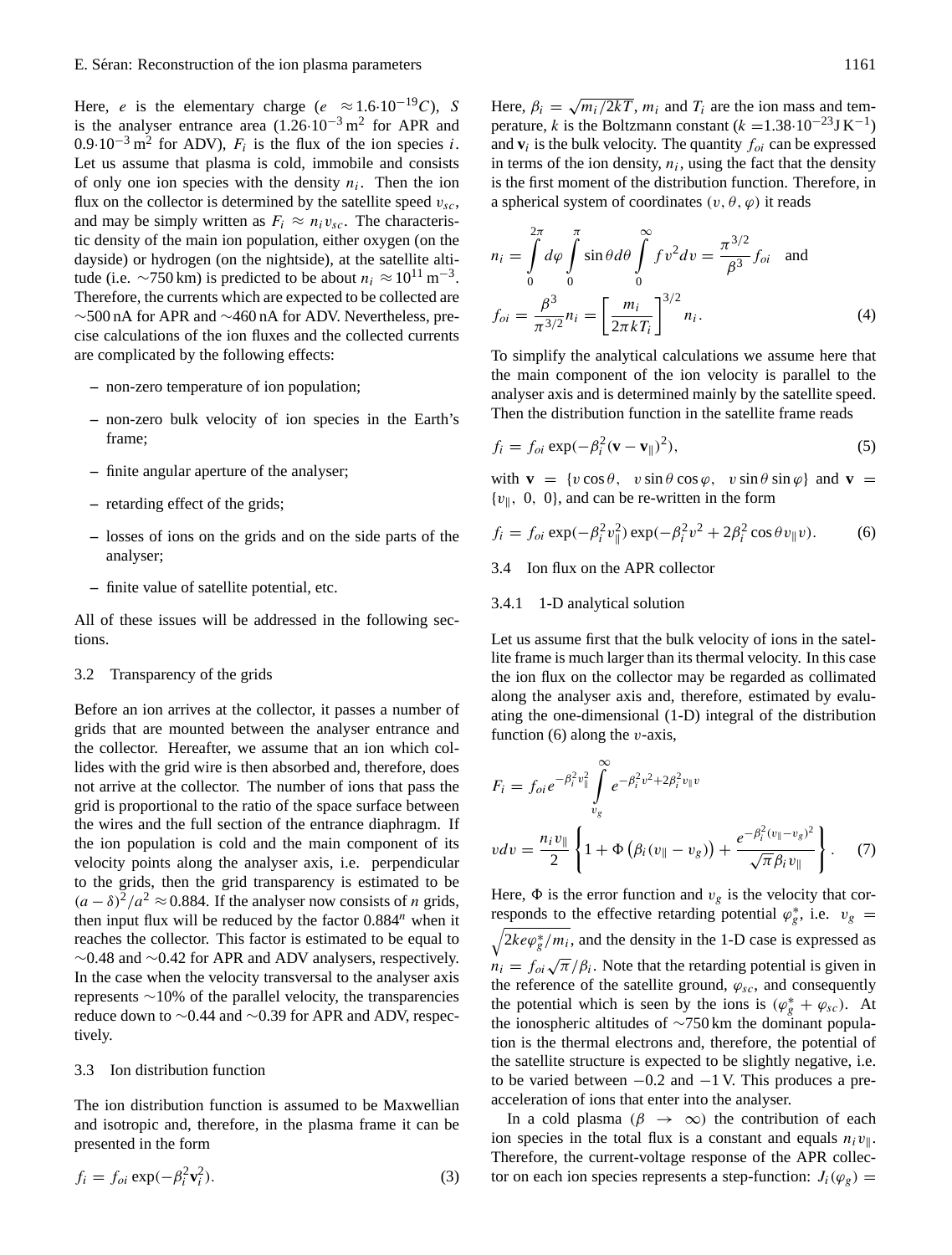$eSn_i v_{\parallel}$ , if  $0 \leq \varphi_g < \frac{m_i v_{\parallel}^2}{2ke}$ , and  $J_i(\varphi_g) = 0$ , if  $\varphi_g \geq \frac{m_i v_{\parallel}^2}{2ke}$ . For instance, if plasma is immobile, then  $v_{\parallel} = v_{sc}$ , and the retarding potential which corresponds to the current cutoff is estimated to be 0.274  $[m_i/m_{H+}]$  V.

In a warm plasma the analyser response is no longer a stepfunction, but approximately follows the law  $0.5eSn_i v_{\parallel}$ {1 +  $\Phi(\beta_i(v_{\parallel} - v_g))$ . The effective broadening of the currentvoltage response, i.e. the voltage range,  $\Delta \varphi_g$ , with the lower limit, which corresponds to the departure of the current from the  $J_{oi} = eSn_i v_{\parallel}$  level, and with the upper limit, which is associated with the current drop down to the value  $\sim J_{oi}/100$ , is proportional to the square-root of the ion temperature and parallel velocity, or more precisely, is  $\Delta \varphi_g \approx \frac{3.6}{e}$  $\sqrt{\frac{2m_iT_i}{k}}v_\parallel.$ For example, in the oxygen plasma with the temperature of 0.2 eV the broadening is estimated to be ∼6.7 V.

# 3.4.2 3-D analytical solution

More precise estimations of the ion flux on the collector may be obtained by taking into account the acceptance angle of analyser and integrating the distribution function in threedimensional (3-D) velocity space inside of cone with the half-angle  $\theta^* = \arctg(r_d/h)$  (53.1° for APR). The ion flux on the collector can now be written in the form

$$
F_i = 2\pi f_{oi} e^{-\beta_i v_{\parallel}^2} \int_{0}^{\theta^*} \sin \theta e^{2\beta_i^2 v v_{\parallel} \cos \theta} d\theta
$$
  

$$
\int_{v_g}^{\infty} \exp(-\beta_i^2 v^2) v^3 dv.
$$
 (8)

After integrating, Eq. (8) reads

$$
F_i = \pi f_{oi} \frac{1}{2\beta_i^4} (K(0) - K(\theta_*))
$$
  
=  $F_{oi}(K(0) - K(\theta_*)),$  (9)

with

$$
F_{oi} = \frac{n_i}{2\beta_i\sqrt{\pi}} = n_i \sqrt{\frac{kT_i}{2\pi m_i}}
$$
(10)

and

$$
K(\theta) = (\frac{v_g}{v_{\parallel}} + \cos \theta) e^{-\beta_i^2 (v_{\parallel}^2 - 2v_g v_{\parallel} \cos \theta + v_g^2) +}
$$
  
+ 
$$
\frac{\sqrt{\pi}}{2\beta_i v_{\parallel}} e^{-\beta_i^2 v_{\parallel}^2 \sin^2 \theta}
$$
  

$$
(1 + \Phi(\beta_i (v_{\parallel} \cos \theta - v_g)))(1 + 2\beta_i^2 v_{\parallel}^2 \cos^2 \theta).
$$
 (11)

The ion flux (7) or (9) and consequently, the current on the collector are the functions of the density, the temperature and the velocity of the different ion species and vary with the potential that is applied to the retarding grids. These parameters can be reconstructed by the fitting of the current, which is measured on the collector, by the model functions (7) or (9).

# 3.4.3 Numerical simulation using a Monte-Carlo method

There exists an effect whose contribution is rather difficult to estimate analytically. This is related to the losses of ions on the side walls of the analyser in the conditions of a non-zero retarding potential. A numerical code using the Monte-Carlo method gives a possibility to quantify this effect and to check the precision of the analytical solutions. The main idea of this method is to generate a large number,  $N$ , of the test particles with the velocity distribution that corresponds to the expected plasma conditions and then to follow the trajectory of each particle inside of the analyser and to calculate the current that is associated with the particle that arrives at the collector. The position of a test particle on the first diaphragm  $g_1$ , with the section  $S_1$ , is generated randomly and its velocity is chosen as  $v_z = v_{\parallel} + G(v_T)$ ,  $v_x = v_{x0} + G(v_T)$ ,  $v_y =$  $v_{\nu0}$  +  $G(v_T)$ ; here,  $G(v_T)$  is the Gaussian probability function with thermal width  $v_T$ , and  $\mathbf{v}_{\parallel} = \{v_{x0}, v_{y0}, v_{\parallel}\}\)$  is the bulk velocity of the ion population in the satellite frame. The trajectory of each particle is followed from level to level (here we call the "level" either a grid or collector, considered as equipotential planes). For each pair of the neighbouring levels,  $g_k$  and  $g_{k+1}$ , the following parameters are calculated:

- 1. Electric field parallel to z-axis,  $E_z = -\Delta \varphi_{gk}/\Delta z_k$ ; here,  $\Delta \varphi_{gk}$  is the potential difference between  $k + 1$ and k levels separated by the distance  $\Delta z_k$ ;
- 2. Component of the velocity vector that is parallel to z-axis on the  $(k + 1)$  level,  $v_{z}$ <sub>k+1</sub> =  $\sqrt{v_{zk}^2 - [2ke/m]\Delta\varphi_{gk}};$
- 3. Fly-time of particle, which is  $\Delta t_k = \Delta z_k/v_{zk}(1 \overline{(1-\chi)}/[\chi/2]$ , with  $\chi = e\Delta\varphi_{gk}/[mv_{zk}^2/2k]$ ;
- 4. Particle position on the  $(k+1)$  level,  $x_{k+1} = x_k + v_x \Delta t_k$ and  $y_{k+1} = y_k + v_{y} \Delta t_k$ .

If  $\chi > 1$  then the test particle has not enough energy to overcome the potential barrier and is subsequently lost. The position of the ion that arrives on the  $(k + 1)$  level is controlled with the aim to verify that it is not lost on the side wall of analyser. Finally, if the particle successfully reaches the collector, its contribution, which is  $eS_1n_i v_1/N$ , where  $v_1$  is the magnitude of the particle velocity on the entrance grid  $g_1$ , is added to the total current.

#### 3.4.4 Comparison of analytical and numerical solutions

Ions that enter into the analyser are partly absorbed on the side structures and, therefore, not all of them reach the collector. If plasma may be considered as cold and moving along the instrument axis, then the particles will be lost only on the structure which supports the grid  $g_2$  of APR (see Fig. 1a), but all particles that pass the diaphragm  $g_2$  will reach the collector and contribute to the current. In such a situation the current on the collector may be calculated by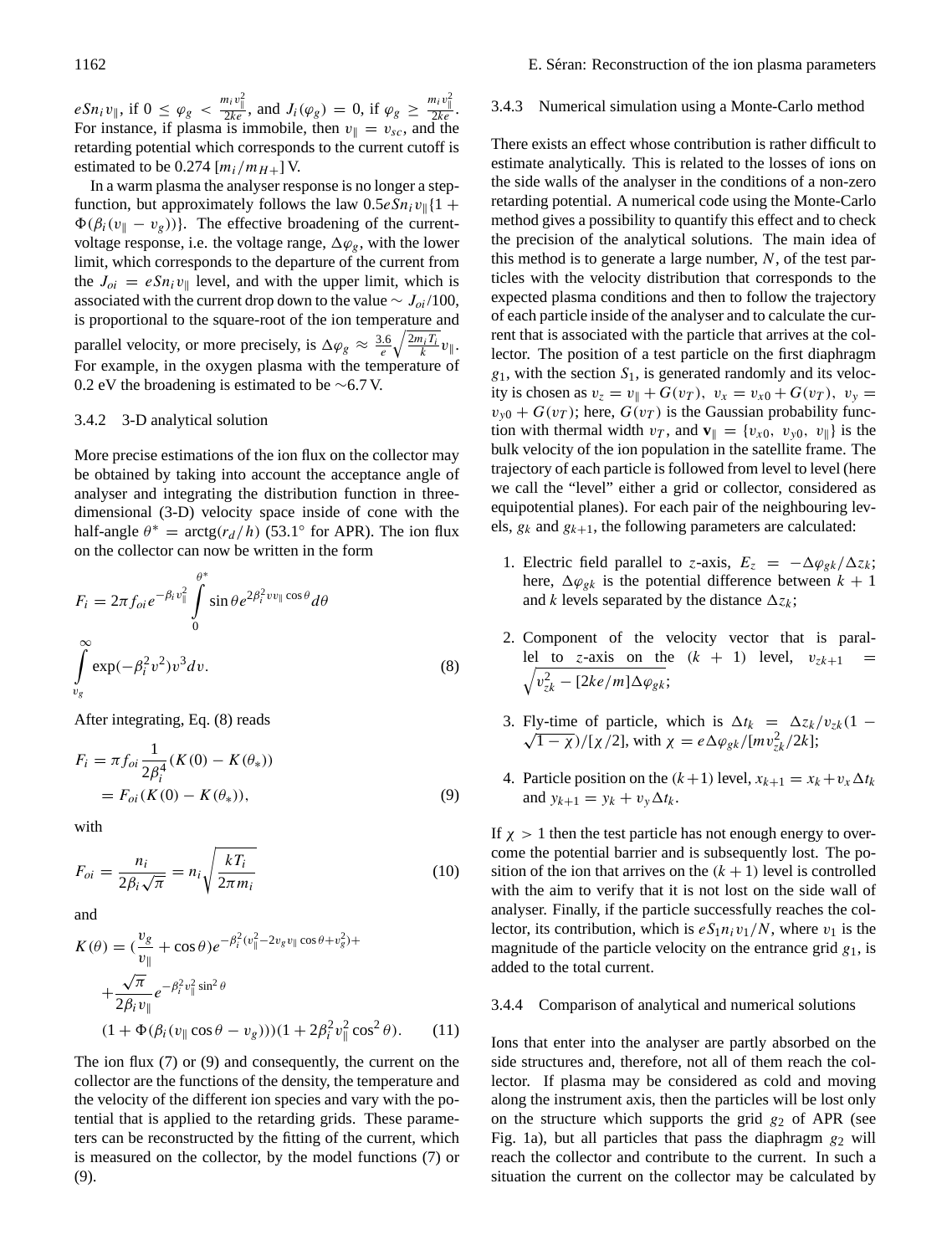using Eq.  $(2)$  with the flux given by Eq.  $(7)$  and with the entrance area, which is just the open section of the diaphragm g2.

What is the contribution of thermal ions? Thermal ions will be retarded by the electric field that is created by the voltage difference between the grids  $g_2$  and  $g_3$ . If their velocity transversal to the analyser axis is not zero, then they may collide with the wall structure. The probability of such loses depends on the analyser geometry and on the ratio between the thermal and the bulk velocities. Thus, if the transversal displacement of an ion in the layer between grids  $g_2$  and  $g_3$  is larger than the difference between the radii of the  $g_3$  and  $g_2$ diaphragms, then the ion will be lost. Nevertheless, for the APR geometry and for the expected amplitudes of the thermal and the bulk velocities, the displacement of thermal ions does not exceed the value  $2\Delta z v_T/v_{\parallel}$ , with  $v_T = \sqrt{2kT/m}$ , and thus is not so strong; therefore, most of the thermal particles reach the collector. Consequently, the current produced on the collector by the thermal population may be estimated by using again the cold plasma approximation with the diaphragm area, which ought to be replaced by its effective value,  $S_{\ast}$ . The effective area of the entrance diaphragm may be estimated by knowing the ratio of the ion fluxes given by the 1-D and 3-D solutions (Eqs. 7 and 9) and is written in the form  $S_* = SF_{3-D}(v_g = 0)/F_{ID}(v_g = 0)$ . Figure 2 shows the current-voltage response of the APR analyser to oxygen (a), helium (b) and hydrogen (c), with  $T_i = 0.086 \text{ eV}$  and  $n_i = 10^{10} \,\mathrm{m}^{-3}$ , as computed using the numerical code (black line) and the 1-D<sup>∗</sup> solution for the ion flux with the effective area of the entrance diaphragm,  $S^*$ , (red line). In the considered examples the ratio  $S^*/S$  is estimated to be 1.01, 1.04, 1.14 for  $O^+$ , He<sup>+</sup>, H<sup>+</sup>, respectively. The analytical solution fits well the numerical one for oxygen and helium, but there exists a small discrepancy for hydrogen. This discrepancy comes from the superthermal ions that are partly lost on the side walls. Green lines in the same figures represent the 3- D analytical solution in which the losses of particles are not taken into account.

To demonstrate how well the proposed analytical solution may fit the current-voltage response in the multi-specious plasma, we consider two examples: both of them correspond to the plasma parameters that were found from the IRI model for the day 21.06.04 and the geographical altitude of 45◦ . The first example is taken at sub-Sun point (12:00 LT), where plasma with the following parameters is expected to be observed,  $T_i = 0.19 \text{ eV}, n_{\text{O+}} = 3 \cdot 10^{10} \text{ m}^{-3}, n_{\text{He+}} =$  $n_{\text{H+}} = 10^9 \text{ m}^{-3}$  (Fig. 3a), and the second one corresponds to the midnight time (24:00 LT) with  $T_i = 0.09 \text{ eV}, n_{O+} =$  $1.6 \cdot 10^{10} \,\mathrm{m}^{-3}$ ,  $n_{\text{He+}} = 4 \cdot 10^9 \,\mathrm{m}^{-3}$ ,  $n_{\text{H+}} = 3 \cdot 10^{10} \,\mathrm{m}^{-3}$ (Fig. 3b). The satellite potential in both cases is assumed to be 0 V and the bulk velocity equals the satellite speed. The current-voltage response in such conditions was computed using the numerical code (black line) and then was fitted by the 1-D<sup>∗</sup> solution (red line). The precision of the parameters obtained from the fit is the following:  $\Delta T_i \approx 0.1\%$ ,  $\Delta n_{\text{O+}} \approx$ 0.3%,  $\Delta n_{\text{He+}} \approx 3$ %,  $\Delta n_{\text{H+}} \approx 3$ %,  $\Delta v_{\parallel} \approx 20 \text{ m s}^{-1}$  and  $\Delta T_i \approx 1\%, \Delta n_{\text{O+}} \approx 1\%, \Delta n_{\text{He+}} \approx 10\%, \Delta n_{\text{H+}} \approx 2\%,$ 



Figure 2c and the contribution of the contribution of the contribution of the contribution applical solution **Fig. 2.** Current-voltage response of the APR analyser to  $O^+$  (a), He<sup>+</sup> (**b**) and H<sup>+</sup> (**c**), with  $T_i = 0.086 \text{ eV}$  and  $n_i = 10^{10} \text{ m}^{-3}$ , as computed using the numerical code (black line) and the 1-D<sup>∗</sup> solution for the ion flux with the effective section of the entrance diin which the losses of the particles are not taken into account.

 $\Delta v_{\parallel} \approx 50 \,\mathrm{m\,s^{-1}}$  for 12:00 LT and 24:00 LT, respectively. If the electronic noise with the amplitude at ∼10% of the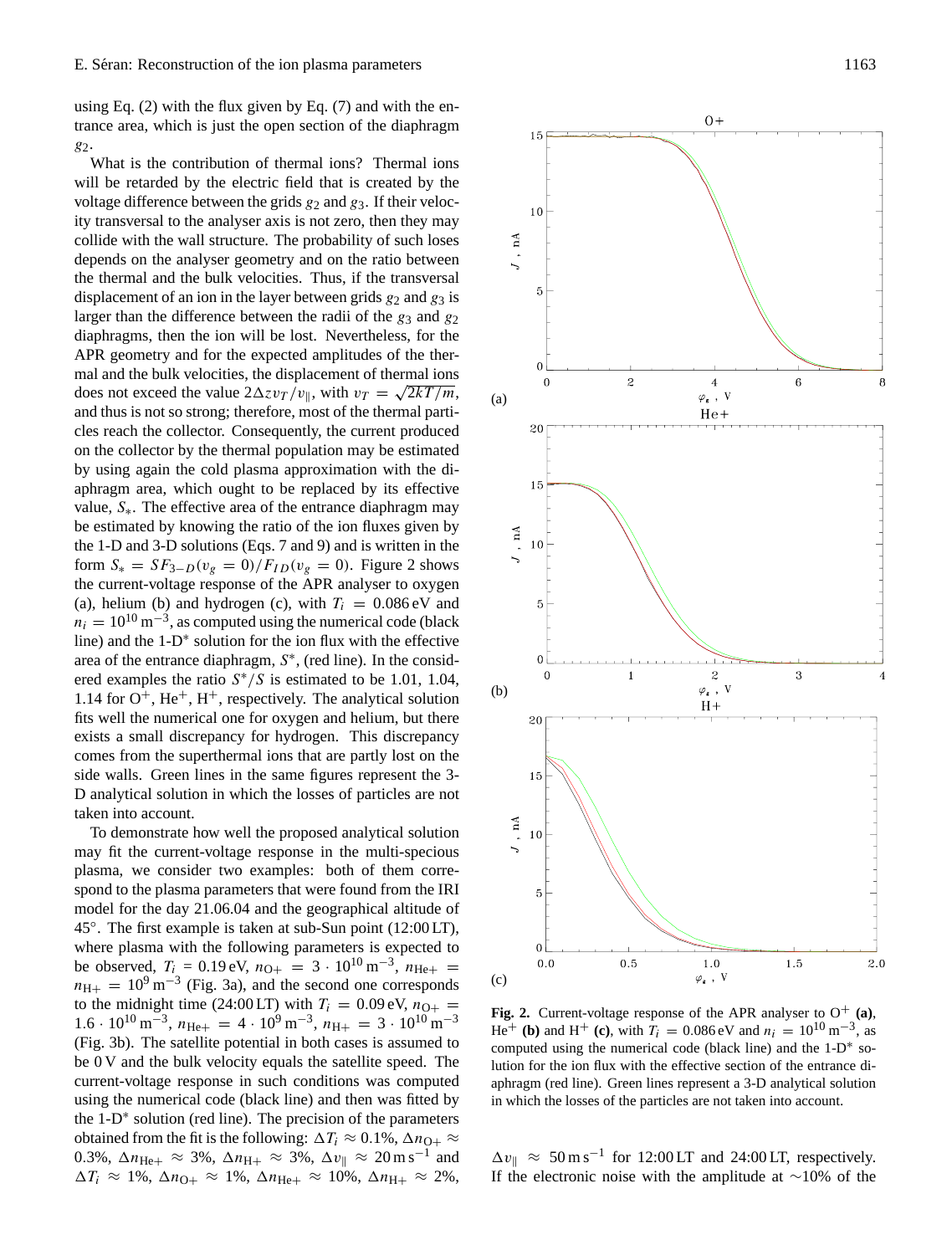

 $n_{\text{O+}} = 3.10^{10} \text{ m}^{-3}$ ,  $n_{\text{He+}} = n_{\text{H+}} = 10^9 \text{ m}^{-3}$ , and **(b)** at midnight **Fig. 3.** Current-voltage response in the multi-species plasma for the conditions, as predicted by the IRI model on 21.06.04 at the altitude of 45<sup>°</sup>: (a) in sub-Sun point (12:00 LT), with  $T_i = 0.19 \text{ eV}$ , time (24:00 LT) with  $T_i = 0.09 \text{ eV}, n_{\text{O+}} = 1.6 \cdot 10^{10} \text{ m}^{-3}, n_{\text{He+}} =$  $4 \cdot 10^{9}$  m<sup>-3</sup>  $n_{\text{H+}} = 3 \cdot 10^{10}$  m<sup>-3</sup>. The numerical solution is given by the black line and 1-D<sup>∗</sup> solution by the red line.

collected current is added to the received signal, then the precision is decreased, i.e.  $\Delta T_i \approx 12\%$ ,  $\Delta n_{\text{O+}} \approx 7\%$ ,  $\Delta n_{\text{He+}} \approx 50\%$ ,  $\Delta n_{\text{H+}} \approx 50\%$ ,  $\Delta v_{\parallel} \approx 30 \text{ m s}^{-1}$  and  $\Delta T_i \approx 2\%, \Delta n_{\text{O+}} \approx 2\%, \Delta n_{\text{He+}} \approx 20\%, \Delta n_{\text{H+}} \approx 6\%,$  $\Delta v_{\parallel}$  = 50 m s<sup>-1</sup> for 12:00 LT and 24:00 LT, respectively. However, this precision is still sufficient to resolve the main ion components.

#### 3.5 Deviation of the ion velocity from the analyser axis

Information about the component of the ion velocity transversal to the analyser axis may be deduced from the ADV measurements. The ADV collector consists of four identical sectors,  $a, b, c, d$ , which are connected by pairs (Fig. 4). The currents collected by the pairs  $a-c$ ,  $b-d$  and  $a-b$ ,  $c-d$  give a possibility to reconstruct the deviation of the ion bulk velocity from the z-axis of the analyser along the axis  $x$  and the axis  $y$ , respectively.



**Fig. 4.** Four sectors of the ADV collector and their connections in pairs, as it is seen from the entrance diaphragm. The ratios of the currents collected by pairs  $a-c$  and  $b-d$  (left-hand panel) or  $a-b$ and  $c-d$  (right-hand panel) give a possibility to derive the deviation of the ion bulk velocity from the analyser's  $z$ -axis along the  $x$ - or y-axis, respectively.

First, assume that plasma contains only one for popula-<br>tion. If the thermal velocity of ions,  $v_T$ , is much less than First, assume that plasma contains only one ion populathe component of the bulk velocity parallel to the analyser axis,  $v_{\parallel}$ , then the ion population may be considered as "cold" and the simple geometrical relation between the ratio of the currents collected by the pairs and the azimuthal,  $\varphi$ , and the co-latitudinal,  $\theta$ , angles may be found. It reads

$$
\alpha_x = (r_d - ht g \theta \cos \varphi)/(r_d + ht g \theta \cos \varphi), \qquad (12a)
$$

$$
\alpha_y = (r_d - ht g \theta \sin \varphi)(r_d + ht g \theta \sin \varphi). \tag{12b}
$$

Here,  $r_d$  is a half-side of the entrance diaphragm  $g_3$ , which has the form of a square,  $h$  is the distance between this diaphragm and the collector (Fig. 1b),  $\alpha_x(\alpha_y)$  is the ratio of the currents measured by the pairs  $a-c$  and  $b-d$  (c–d and  $a-b$ ),  $\theta$  is the angle between the ion bulk velocity (in the satellite frame) and z-axis,  $\varphi$  is the angle in the xy plane. Expressions (12 a, b) are valid when (i) both pairs collect the current and (ii) ion flux that enters in the diaphragm is entirely measured by the collector, i.e. when  $tg\theta < r_d/h$  and  $tg\theta < (r_c - \sqrt{2}r_d)/h$ , where  $r_c$  is the radius of the collector. For the ADV analyser, with  $h = 20$  mm,  $r_d = 15$  mm and  $r_c =$ 35.5 mm, the above mentioned conditions are satisfied when the co-latitudinal angle is less than 35.6◦ .

In order to justify the limits of the cold plasma approximation, a comparison between the numerical calculations using the Monte-Carlo method and the analytical solution (12) was made. According to the IRI model, there are three major ion species that populate the ionosphere at the altitude of 750 km, i.e.  $H^+$ , He<sup>+</sup> and  $O^+$ , with a temperature which varies between 0.07 and 0.2 eV. If we suppose that the bulk velocity of the particles varies up to ∼10% of the satellite speed, then in the satellite frame the ratio between the thermal to the bulk velocities varies from 0.14 to 0.24 for  $O^+$ , from 0.28 to 0.47 for He<sup>+</sup>, from 0.55 to 0.95 for H<sup>+</sup>. Which ions might be regarded as "cold" and which are not? Figure 5a shows the ratio of the currents collected by the opposite pairs,  $a$  $c$  and  $b-d$ , of the ADV collector as a function of the colatitudinal angle of the ion flow, given for different values of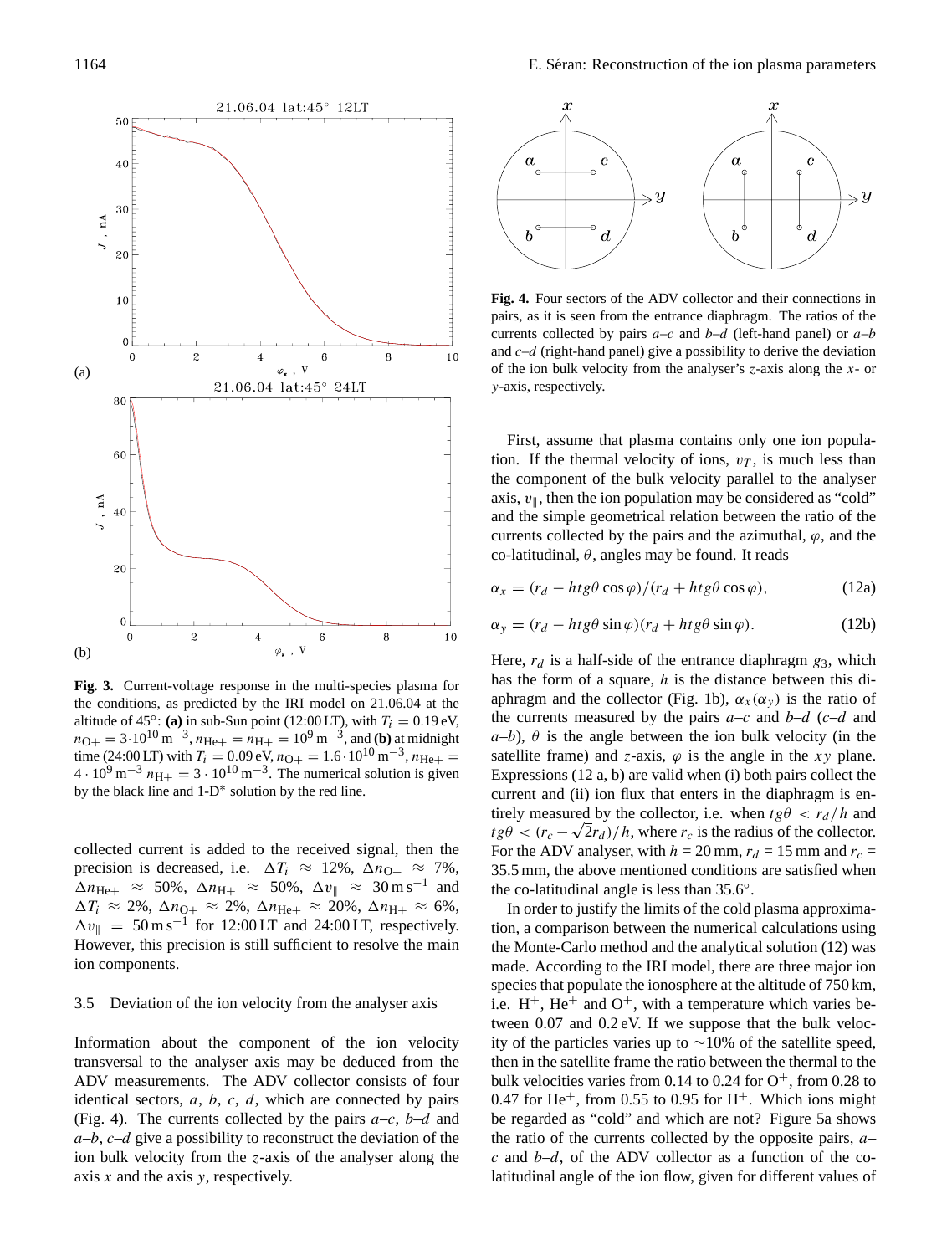

 $b-d$ , of the ADV collector as a function of the co-latitudinal angle of **Fig. 5. (a)** Ratio of the currents collected by opposite pairs,  $a-c$  and the ion flow, given for different values of the azimuthal angle. The temperature of the ion population is chosen to be 0.2 eV and the parallel velocity is  $7.25 \text{ km s}^{-1}$ . Filled and open circles and crosses represent the results of the numerical calculation for  $O^+$ , He<sup>+</sup>, H<sup>+</sup>, respectively. Solid lines show the behaviour which is predicted by the "cold plasma" approximation (12a). Black, blue, green, red and yellow colours are used to plot the analyser's response for the ions flows with the different azimuthal angles, i.e.  $0^\circ$ ,  $20^\circ$ ,  $40^\circ$ ,  $60^\circ$ and 80◦ . **(b)** Current ratio that is produced on the collector by the hydrogen flow (crosses) in the same plasma conditions as in (a). Solid lines show the behaviour that is fitted by Eq. (12a), in which the diaphragm's half-size is replaced by its effective value,  $r_d^* =$ 22 mm.

the azimuthal angle. The temperature of the ion population is chosen to be  $0.2$  eV and the parallel velocity is  $7.25 \text{ km s}^{-1}$ . Filled and open circles and crosses represent the results of the numerical calculations for oxygen, helium and hydrogen, respectively. Solid lines show the behaviour that is predicted by the "cold plasma" approximation (12a) and, as it is seen from the figure, perfectly fit the points that are attributed to  $He<sup>+</sup>$  and  $O<sup>+</sup>$  (open and filled circles), but not  $H<sup>+</sup>$  (crosses). The poor agreement of hydrogen is because its thermal velocity is a significant fraction of the drift velocity which reduces the current difference between the anode pairs. The current ratio produced on the collector by the hydrogen flow may be



**Fig. 6.** Effective size of the entrance diaphragm as a function of the ratio between thermal and bulk velocities.

fitted by the expression identical to Eqs. (12a, b), in which the diaphragm half-size,  $r_d$ , is replaced by its effective value,  $r_d^*$ . For example, the current responses of the ADV sensor to the hydrogen flows (crosses in the Fig. 5a) are fitted by Eq. (12a) with  $r_d^* = 22$  mm (Fig. 5b). The effective size of the diaphragm is a function of the ratio between the thermal and the bulk velocities, and follows the empirical law

$$
r_d^* = r_d + c[V_T/V_{\parallel}]^2,
$$
\n(13)

with  $c \approx 10$  in the case of the ADV geometry (Fig. 6).

Overall, in plasma with one ion species the measured ratio of currents gives a possibility to reconstruct the arrival angles of the ion flow. The angles may be estimated immediately from Eqs. (12a, b) and reads

$$
tg\theta = \frac{r_d^*}{h} \left[ \left[ \frac{1 - \alpha_x}{1 + \alpha_x} \right]^2 + \left[ \frac{1 - \alpha_y}{1 + \alpha_y} \right]^2 \right]^{0.5},\tag{14a}
$$

$$
\cos \varphi = \frac{\alpha_x - 1}{\alpha_x + 1} \left[ \left[ \frac{1 - \alpha_x}{1 + \alpha_x} \right]^2 + \left[ \frac{1 - \alpha_y}{1 + \alpha_y} \right]^2 \right]^{-0.5}, \quad (14b)
$$

with  $r_d^* = r_d$ , if the measured ions are He<sup>+</sup>, O<sup>+</sup>, etc., and with  $r_d^*$ , given by Eq. (13), for H<sup>+</sup>.

Now consider a situation when plasma contains more than one ion population. From the previous considerations it follows that the ratio of the currents that are expected to be collected by the ADV sensor depends only on the arrival angles of ion flows in the plasma without hydrogen. In the presence of hydrogen the measured ratio of currents is determined not only by the arrival angles, but also by the ratio between the thermal and bulk velocities and by the relative concentration of the ion species. In the multi-species plasma the current ratio may be written in the following form

$$
A_x = \frac{(1+\kappa)a_x \alpha_x^* + a_x + \kappa \alpha_x^*}{(1+\kappa) + \kappa a_x + \alpha_x^*},
$$
\n(15a)

$$
A_{y} = \frac{(1+\kappa)a_{y}\alpha_{y}^{*} + a_{y} + \kappa\alpha_{y}^{*}}{(1+\kappa) + \kappa a_{y} + \alpha_{y}^{*}}.
$$
 (15b)